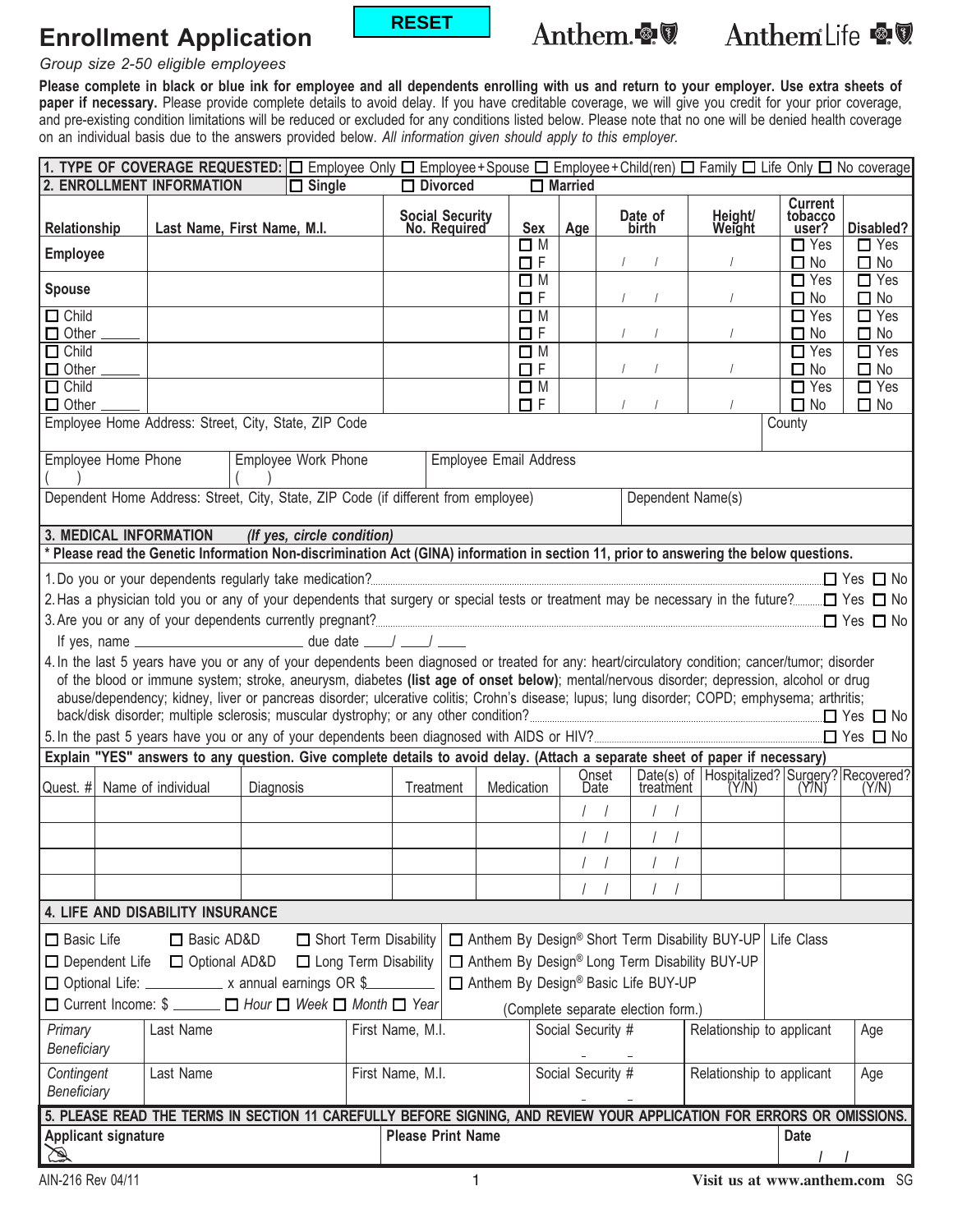## **Enrollment Application**

*Group size 2-50 eligible employees* Name: SS#: - -

Anthem. 19 Anthem Life 19

| <b>6. PLEASE COMPLETE ALL INFORMATION</b>                                                                                                                                                                                                                         |                                                                                                               |                                                                                       |                                                            |                                                                |                                                          |  |  |  |  |  |  |
|-------------------------------------------------------------------------------------------------------------------------------------------------------------------------------------------------------------------------------------------------------------------|---------------------------------------------------------------------------------------------------------------|---------------------------------------------------------------------------------------|------------------------------------------------------------|----------------------------------------------------------------|----------------------------------------------------------|--|--|--|--|--|--|
| Reason for application:                                                                                                                                                                                                                                           |                                                                                                               | Group Name                                                                            |                                                            | Group number                                                   | Sub Group Number                                         |  |  |  |  |  |  |
| $\Box$ New enrollment                                                                                                                                                                                                                                             |                                                                                                               |                                                                                       |                                                            |                                                                |                                                          |  |  |  |  |  |  |
| $\Box$ Open enrollment (N/A for Life coverage)                                                                                                                                                                                                                    |                                                                                                               | <b>Group Address</b>                                                                  | Employee Hire/Rehire                                       |                                                                |                                                          |  |  |  |  |  |  |
| $\Box$ Qualifying event                                                                                                                                                                                                                                           |                                                                                                               |                                                                                       | Date (Full time)                                           |                                                                |                                                          |  |  |  |  |  |  |
| (please complete date and reason)                                                                                                                                                                                                                                 |                                                                                                               |                                                                                       |                                                            |                                                                |                                                          |  |  |  |  |  |  |
| Event Date $\_\_\_\_\_\_\_\_\_\_\_\_\_\_\_\_\_\_\_\_\_$                                                                                                                                                                                                           |                                                                                                               |                                                                                       |                                                            |                                                                |                                                          |  |  |  |  |  |  |
| $\Box$ Marriage                                                                                                                                                                                                                                                   | $\Box$ Divorce                                                                                                | Employee status                                                                       | Hours working per Week                                     | Occupation                                                     | Income reported by:                                      |  |  |  |  |  |  |
| $\Box$ Birth of Child                                                                                                                                                                                                                                             | $\Box$ Adoption                                                                                               | $\Box$ Active                                                                         |                                                            |                                                                | $\Box$ W <sub>2</sub>                                    |  |  |  |  |  |  |
| $\Box$ Termed Employment $\Box$ Other                                                                                                                                                                                                                             |                                                                                                               | $\Box$ Disabled<br>$\Box$ Retired                                                     |                                                            | If not actively working, reason   Annual Salary                | $\Box$ 1099                                              |  |  |  |  |  |  |
| $\Box$ COBRA                                                                                                                                                                                                                                                      |                                                                                                               | $\Box$ Other (please explain)                                                         |                                                            |                                                                | $\Box$ Other (please explain)                            |  |  |  |  |  |  |
| Event $\frac{1}{2}$ Date $\frac{1}{2}$                                                                                                                                                                                                                            |                                                                                                               |                                                                                       | Projected Return Date ___/ ___/ ____                       |                                                                |                                                          |  |  |  |  |  |  |
| □ State Continuation                                                                                                                                                                                                                                              | □ Waiver                                                                                                      |                                                                                       |                                                            |                                                                |                                                          |  |  |  |  |  |  |
| 7. COVERAGE SELECTION (Availability dependent upon your employer's offering)                                                                                                                                                                                      |                                                                                                               |                                                                                       |                                                            |                                                                |                                                          |  |  |  |  |  |  |
| <b>Medical Coverage</b>                                                                                                                                                                                                                                           |                                                                                                               | Check the medical plan □ HDHP/PPO □ Lumenos® Health                                   |                                                            | Dental Coverage:                                               | Vision Coverage:                                         |  |  |  |  |  |  |
| Please check one type:                                                                                                                                                                                                                                            | you are applying for:                                                                                         | $\Box$ Core                                                                           | Savings Account                                            | Please check one type:                                         | Please check one type:                                   |  |  |  |  |  |  |
| $\Box$ Employee only                                                                                                                                                                                                                                              | $\square$ PPO                                                                                                 | $\Box$ Buy Up $\Box$ Lumenos <sup>®</sup> Health                                      |                                                            | Employee only                                                  | $\Box$ Employee only                                     |  |  |  |  |  |  |
| $\Box$ Employee + spouse                                                                                                                                                                                                                                          |                                                                                                               | □ Anthem Essential PPO □ PPO/PPO<br>Reimbursement Account<br>$\Box$ Employee + spouse |                                                            |                                                                |                                                          |  |  |  |  |  |  |
| $\Box$ Employee + child(ren)                                                                                                                                                                                                                                      | $\square$ HMO                                                                                                 | $\Box$ Core                                                                           | □ Lumenos <sup>®</sup> Health                              | $\Box$ Employee + child(ren)                                   | $\Box$ Employee + spouse<br>$\Box$ Employee + child(ren) |  |  |  |  |  |  |
| $\Box$ Family                                                                                                                                                                                                                                                     | $\square$ POS                                                                                                 | $\Box$ Buy Up                                                                         | Incentive Account                                          | $\Box$ Family                                                  | $\Box$ Family                                            |  |  |  |  |  |  |
| No Coverage                                                                                                                                                                                                                                                       | $\Box$ Traditional                                                                                            | □ Blue Access <sup>®</sup> Hospital Surgical PPO                                      | $\Box$ Lumenos <sup>®</sup> Health                         | $\Box$ No Coverage                                             | $\Box$ No Coverage                                       |  |  |  |  |  |  |
|                                                                                                                                                                                                                                                                   | $\Box$ HDHP                                                                                                   |                                                                                       | Incentive Account Plus                                     |                                                                |                                                          |  |  |  |  |  |  |
|                                                                                                                                                                                                                                                                   | Anthem will facilitate the opening of a Health Savings<br>Account in your name, if directed by your Employer. |                                                                                       |                                                            |                                                                |                                                          |  |  |  |  |  |  |
| 1. If enrolling in an HMO product, please submit a PCP selection form. Anthem's PCP listings can be obtained at www.anthem.com.<br>2. A separate health statement is required for Life or Disability coverage in excess of Guaranteed Benefit or late enrollment. |                                                                                                               |                                                                                       |                                                            |                                                                |                                                          |  |  |  |  |  |  |
|                                                                                                                                                                                                                                                                   |                                                                                                               |                                                                                       |                                                            |                                                                |                                                          |  |  |  |  |  |  |
| 8. WAIVER OF COVERAGE SECTION: (Must be completed if employee and/or dependents waive medical, vision, dental or life coverage)                                                                                                                                   |                                                                                                               |                                                                                       |                                                            |                                                                |                                                          |  |  |  |  |  |  |
| NOTE: If waiving coverage, please complete this section. Section 5 must also be signed and dated.                                                                                                                                                                 |                                                                                                               |                                                                                       |                                                            |                                                                |                                                          |  |  |  |  |  |  |
| Medical Coverage declined for (check all that apply):<br>Reason for Declining Coverage (check all that apply):<br>□ Covered by spouse's group coverage - Carrier name and ID Number<br>$\Box$ Myself $\Box$ Spouse $\Box$ Dependent(s)                            |                                                                                                               |                                                                                       |                                                            |                                                                |                                                          |  |  |  |  |  |  |
|                                                                                                                                                                                                                                                                   |                                                                                                               |                                                                                       |                                                            |                                                                |                                                          |  |  |  |  |  |  |
| Dental Coverage declined for (check all that apply):                                                                                                                                                                                                              |                                                                                                               |                                                                                       | $\Box$ Enrolled in other Insurance provided by my employer |                                                                |                                                          |  |  |  |  |  |  |
| $\Box$ Myself $\Box$ Spouse $\Box$ Dependent(s)                                                                                                                                                                                                                   |                                                                                                               |                                                                                       | - Carrier name and ID Number                               |                                                                |                                                          |  |  |  |  |  |  |
| Vision Coverage declined for (check all that apply):                                                                                                                                                                                                              |                                                                                                               |                                                                                       |                                                            | □ Enrolled in Individual coverage - Carrier name and ID Number |                                                          |  |  |  |  |  |  |
| $\Box$ Myself $\Box$ Spouse $\Box$ Dependent(s)                                                                                                                                                                                                                   |                                                                                                               |                                                                                       | □ Spouse covered by employer's group medical Coverage      |                                                                |                                                          |  |  |  |  |  |  |
| Life coverage declined for: $\Box$ Myself                                                                                                                                                                                                                         |                                                                                                               | $\Box$ Medicare                                                                       |                                                            |                                                                |                                                          |  |  |  |  |  |  |
|                                                                                                                                                                                                                                                                   |                                                                                                               | □ Other (Please explain)                                                              |                                                            |                                                                |                                                          |  |  |  |  |  |  |
| $\Box$ No coverage                                                                                                                                                                                                                                                |                                                                                                               |                                                                                       |                                                            |                                                                |                                                          |  |  |  |  |  |  |
| 9. PRIOR HEALTH INSURANCE INFORMATION Prior Health Care Coverage During the past 2 years (including Anthem):                                                                                                                                                      |                                                                                                               |                                                                                       |                                                            |                                                                |                                                          |  |  |  |  |  |  |
| Insurance company name(s):                                                                                                                                                                                                                                        |                                                                                                               | Type of prior coverage                                                                |                                                            | Policy number                                                  | Effective Date<br>Cancel Date                            |  |  |  |  |  |  |
|                                                                                                                                                                                                                                                                   |                                                                                                               | Employee Only                                                                         | $\Box$ Employee + child(ren)                               |                                                                |                                                          |  |  |  |  |  |  |
| $\Box$ Employee + spouse $\Box$ Family                                                                                                                                                                                                                            |                                                                                                               |                                                                                       |                                                            |                                                                |                                                          |  |  |  |  |  |  |
| <b>10. OTHER HEALTH INSURANCE INFORMATION</b>                                                                                                                                                                                                                     |                                                                                                               |                                                                                       |                                                            |                                                                |                                                          |  |  |  |  |  |  |
| On the day your coverage begins, will you or a family member be covered by other health insurance coverage and/or Medicare? $\Box$ Yes $\Box$ No<br>Policy number<br>Effective date                                                                               |                                                                                                               |                                                                                       |                                                            |                                                                |                                                          |  |  |  |  |  |  |
| Family Members Covered by other health   Insurance company name, address and phone number<br>coverage:                                                                                                                                                            |                                                                                                               |                                                                                       |                                                            |                                                                |                                                          |  |  |  |  |  |  |
| Social Security Number<br>Date of birth<br>Family members covered by<br>Policy/Certificate Holder's Name<br>Relationship to applicant                                                                                                                             |                                                                                                               |                                                                                       |                                                            |                                                                |                                                          |  |  |  |  |  |  |
| Medicare:                                                                                                                                                                                                                                                         |                                                                                                               |                                                                                       |                                                            |                                                                |                                                          |  |  |  |  |  |  |
| Medicare ID $#$                                                                                                                                                                                                                                                   | Part A effective date                                                                                         | Part B effective date   Medicare eligibility reason (check all that apply)            |                                                            |                                                                |                                                          |  |  |  |  |  |  |
| □ Age □ Disability □ ESRD: Onset Date _                                                                                                                                                                                                                           |                                                                                                               |                                                                                       |                                                            |                                                                |                                                          |  |  |  |  |  |  |
| Medicare Part D ID#                                                                                                                                                                                                                                               |                                                                                                               | Medicare Part D Carrier                                                               |                                                            | Medicare Part D effective date                                 | Medicare Part D term date                                |  |  |  |  |  |  |
|                                                                                                                                                                                                                                                                   |                                                                                                               |                                                                                       |                                                            |                                                                |                                                          |  |  |  |  |  |  |
| <b>ANTHEM USE ONLY</b>                                                                                                                                                                                                                                            | Coordination of Benefits?                                                                                     | $\Box$ Yes                                                                            | $\exists$ No                                               | Pre-ex (date)                                                  |                                                          |  |  |  |  |  |  |